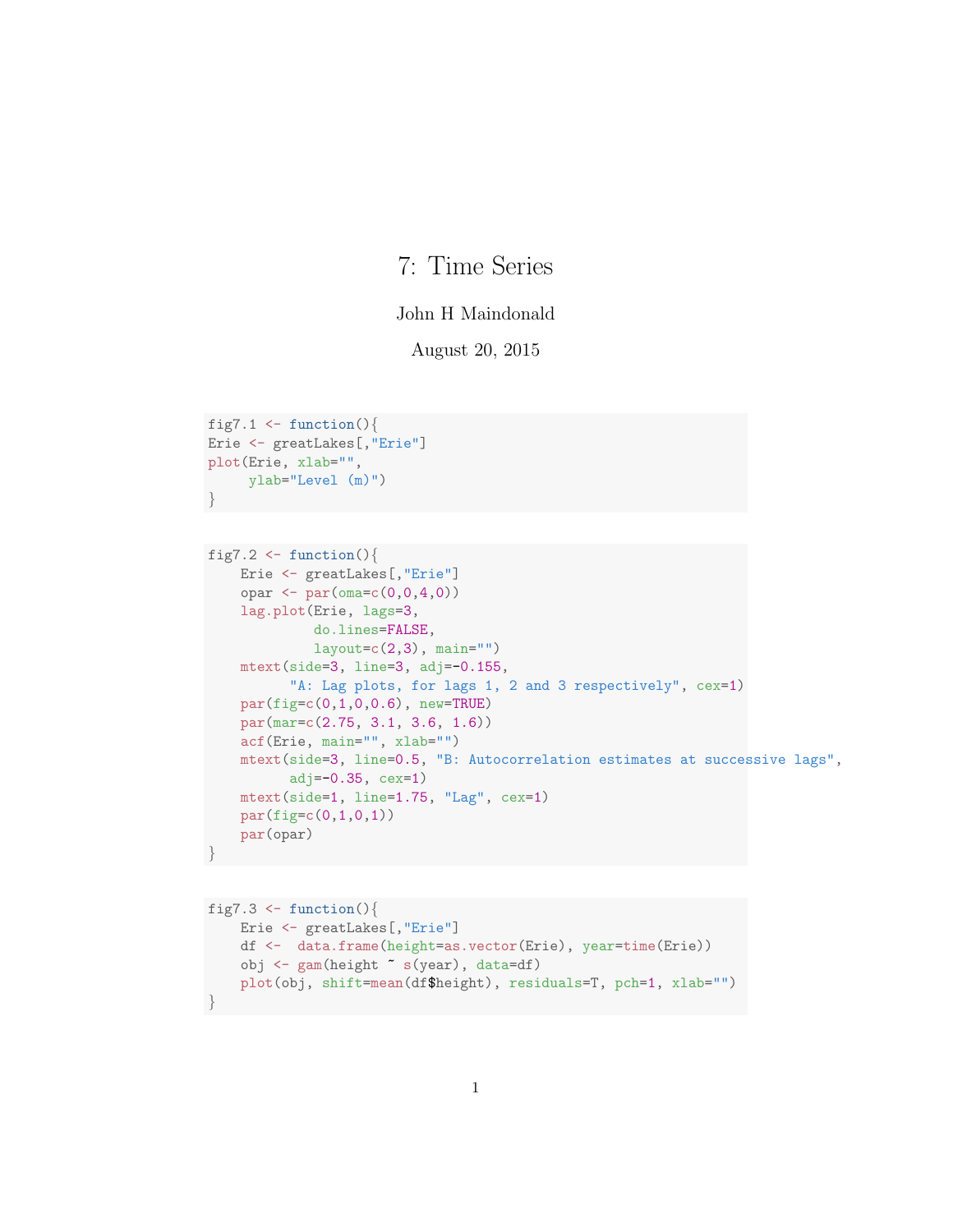```
fig7.4 \leftarrow function(){
    if(!require(forecast))return("Package 'forecast' must be installed")
    Erie <- greatLakes[,"Erie"]
    assign('Erie', Erie, pos=1)
    erie.ar <- ar(Erie)
    plot(forecast(erie.ar, h=15), ylab="Lake level (m)")
}
```

```
fig7.5 \leftarrow function(mf=3,nf=2){
    opar <- par(mfrow=c(mf,nf), mar=c(0.25, 4.1, 0.25, 1.1))
    npanel <- mf*nf
    for(i in 1:npanel)\{df <- data.frame(x=1:200, y=arima.sim(list(ar=0.7), n=200))
         df.gam <- \text{gam}(y \text{ s}(x), \text{ data=df})plot(df.gam, residuals=TRUE)
    }
    par(opar)
}
```

```
fig7.6 \leftarrow function(){
    mdbRain.gam <- gam(mdbRain ~ s(Year) + s(SOI), data=bomregions2012)
    plot(mdbRain.gam, residuals=TRUE, se=2, pch=1, cex=0.5, select=1)
    plot(mdbRain.gam, residuals=TRUE, se=2, pch=1, cex=0.5, select=2)
}
```
## 1 Show the Figures

```
pkgs <- c("DAAG","mgcv","splines","forecast")
z <- sapply(pkgs, require, character.only=TRUE, warn.conflicts=FALSE)
if(any(!z))notAvail <- paste(names(z)[!z], collapse=", ")
 print(paste("The following packages require to be installed:", notAvail))
}
```

```
fig7.1()
```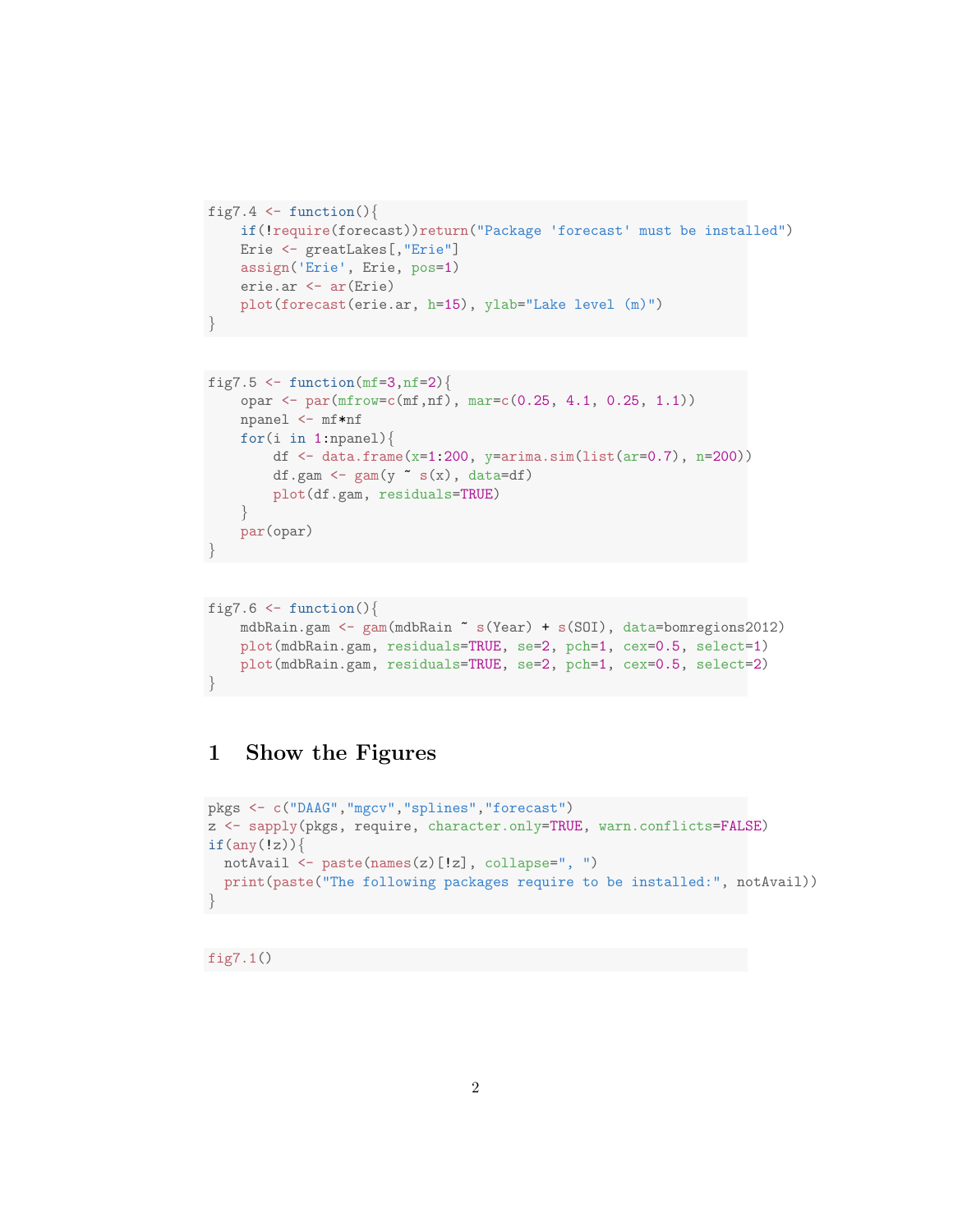

fig7.2()